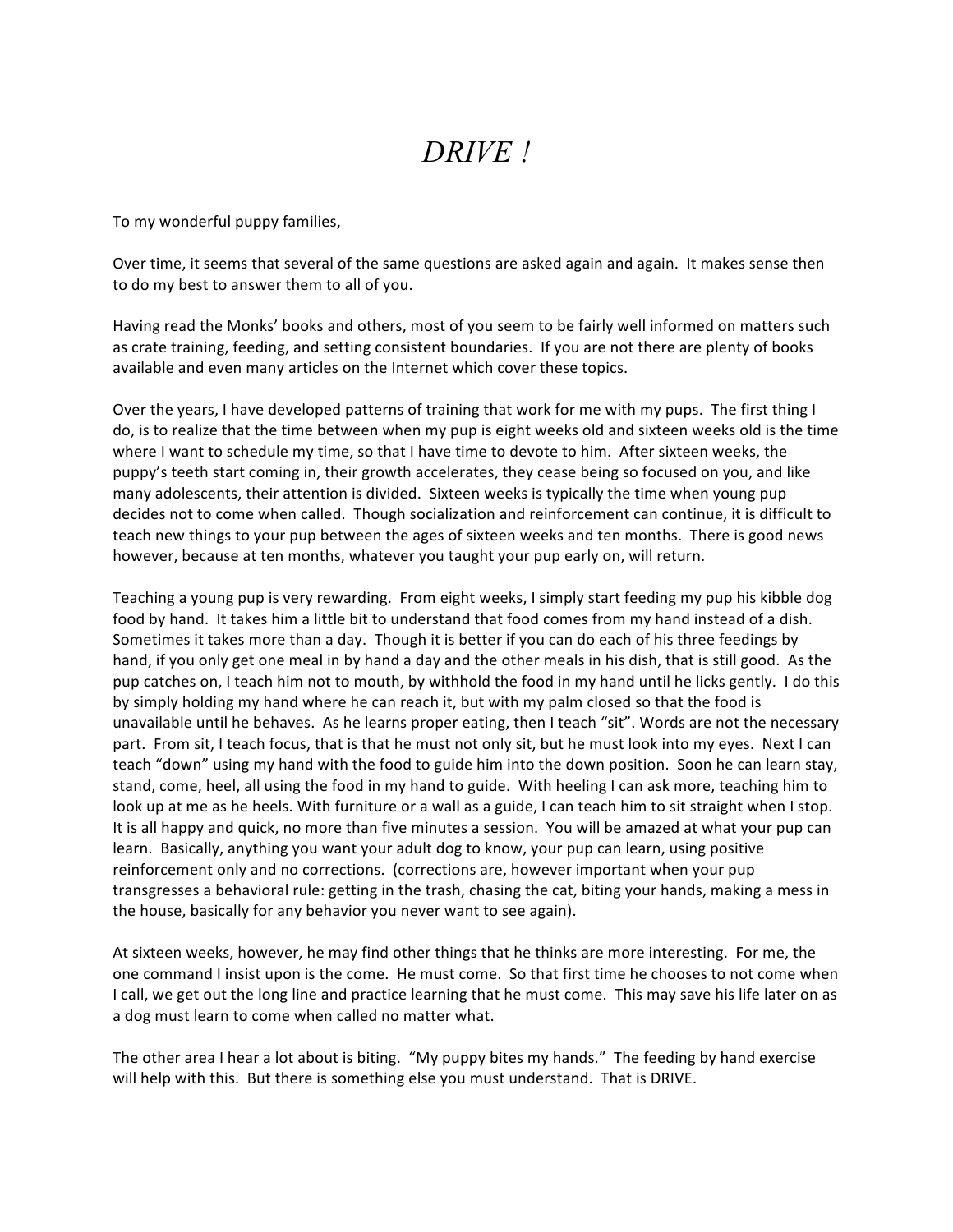DRIVE. What is it?

Drive is the I-wantsies. It is motivation. You will hear talk of Toy Drive, Play Drive, Fight Drive, Pack Drive. These terms are used to simply say that a dog who has them is motivated to play with toys, motivated to play, motivated when pressed to fight, motivated to want to be with his pack. Drive is what we want in our dogs if we want to do anything with them.

For over one hundred years, through selective breeding, drive has been bred into the German Shepherd. In general, the higher the drive, the easier it is to train a dog. A dog with motivation, is easy to train. With people who do not understand this, you will often hear the word, "hyper". A dog with drive but with no direction, is going to create his own direction and to the human what appears to be meaningless activity is termed, "Hyper". So how do you take this Drive and turn it into something that work for you?

To illustrate we have a short movie clip of Indy. http://www.youtube.com/watch?v=AqY1Ag6IbF0 It is a clip of Indy chasing a tennis ball through a flock of chickens. As the chickens scatter in every direction, Indy never once looks at them. Her focus is entirely on the ball.

This illustrates drive. Indy has been conditioned since a puppy to have drive for the toy. Though we think of a dog having drive to chase chickens, because she has no experience chasing chickens, she goes for the toy instead. Because I control the toy (even more effective with a tug as a tug never leaves my possession), I have control of the dog. The toys are mine. I do not leave them with the dogs. The dogs know that the toy is connected with me. I make it move, I make it come alive, I make the game. Because Indy has a good foundation, even with a flock of chickens, she is focused on me and on the game. 

But what do we typically see? In dogs raised randomly, we see dogs who chase cats, squirrels, cars, children, even dogs who chase shadows and light beams. With puppies, they are biting our legs, our arms, our bathrobe, jumping at the laundry as we carry it up the stairs. Drive undirected can be a major pain. But with direction, it is the key to having a well trained dog.

You have all seen a dog go into drive chasing a squirrel. The owners call and call but the dog seems not to hear them. Typically once a mature dog enters drive, their brain tunes out all else. It is difficult without a lot of training to get them to respond. This can appear to be stubbornness, but it comes from a different source. In actuality, much of it comes from the eyes and through the eyes to the brain. When your pup looks at something with that hard stare, she is going into drive. At that point, she is absorbed, or fixated, and does not hear you. The easiest thing to do when raising a pup to prevent this condition is a) control the environment, and b) distract your pup once she starts fixating.

To control the environment, I do several things with my pups. The first is obvious, which is to choose their environment for them. That is, I do not let my pups run free unsupervised. This is where the advantage of a kennel run comes in. In the kennel run, the environment is controlled. Where I live there are lots of fun things for a dog to chase, but because their physical environment is controlled, they do not encounter those things, cats, squirrels, deer, turkeys, chickens, without my being present to channel that natural drive to something I can control.

This leads me to the second thing I do with my pups. I condition them to have drive for something which I control. This is either a ball or a tug, or both. In other words, by having them delight in the fun of a game with me and a toy, they soon go into drive at the sight of the toy. To make the toy exciting, make it move. Your puppy is motivated by movement. Understand this and make it work for you. I also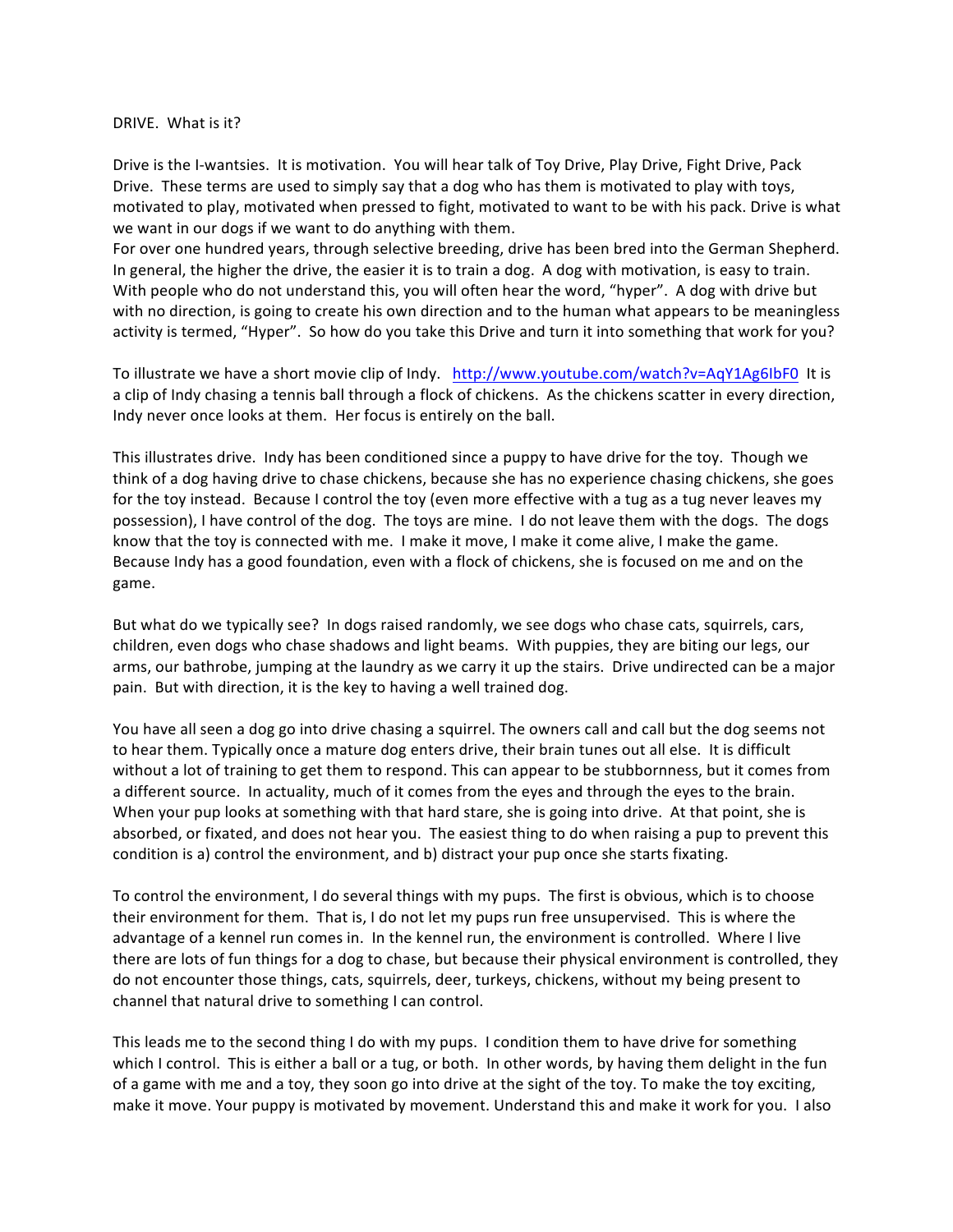make sure that they do not have the opportunity to play with the toy without me. Though they can have other toys and doggie bones to chew on, the best toy is mine and only comes out when we are going to play together. At the end of our game, away it goes to where only I can get it. The pup learns that he needs me in order to play. I control their environment such that they grow up thinking that I am the most fun thing ever. With this established, when I am out walking my dog and we encounter something that might otherwise put him into drive, such as a deer, I can quickly distract him and pull him back to me for a game with the toy. That drive then quickly channels back to something I can control reinforcing the brain waves I want in my dog and extinguishing those which are undesirable.

In dog training, there is something else which is helpful to know about drive. Obedience is drive's opposing force. Picture a see saw with drive on one seat and obedience on the other. In the happy well trained dog, the two are in balance. But for our obedient, restful house dogs, we often want obedience to be dominant. As you train your pup in a non distracting environment, then when you are out in the great big world, where distractions come, you can quickly reduce the drive that kicks in, by doing some obedience exercises. Picture your young dog who knows to look at you for a treat. When you see another dog across the street, even before your pup sees him, offer her your word for "watch me", it might be as simple as her name, and when she turns to look at you, praise and treat. Another trick is to take a few quick turns so that she has to run to keep up with you. Pretty soon, when she sees another dog, she will look at you, hoping for a treat. Right there when that happens, you have succeeded in breaking the chain and redirecting her to you. Praise and treat and reinforce with consistency.

Keep in mind that it is your pup's decision to focus on you that you are rewarding. This is different than bribing the pup to ignore something by giving a treat. Whatever behavior you reward, you will of course get more of that behavior, so be careful to not try to distract the pup with food in such a way that you are rewarding an unwanted behavior. You are seeking to reinforce your pup's good decision so the treat must come only after the choice to focus on you has been made by the pup.

Sometimes my puppy families mention other areas where they think their pup is "stubborn". Is she biting your hands? Looking her in the eye, growling, or rolling her over are rather threatening postures to take on a pup. She is drawn to movement. The more your hands move, the more she is going to want to bite them. One exercise I have found to help is this. Put the pup beside you, if necessary, keeping her there with a leash, then start to pet her, stroking her head down her back neck with your hand, talking to her calmly. She will likely turn her head to bite your hand. At that moment, without missing a beat, pull down hard on the scruff on the back of her neck, saying, "No." Keep it calm. She might yelp which is fine. Then proceed to continue to stroke her, very calmly. The calm on your part is crucial as calming energy must come from you.

Finally, when pup is just plain stubborn, likely it is time for a nap. Put her in her crate. Most likely you both need a break.

All in all, overpowering a German Shepherd simply does not work. They need to be taught using consistency and patience. In most situations, in the situation itself, it is difficult to train. It is better when you find a problem, to set the situation up and train then. For example, if pup grabs a hanging shirt sleeve when you are carrying the laundry basket, hurrying to get ready to go someplace, it is going to be difficult to work that out. But with the problem named, come back at a time when you are not rushed, set up a situation where you are carrying something that you don't want her to have and then